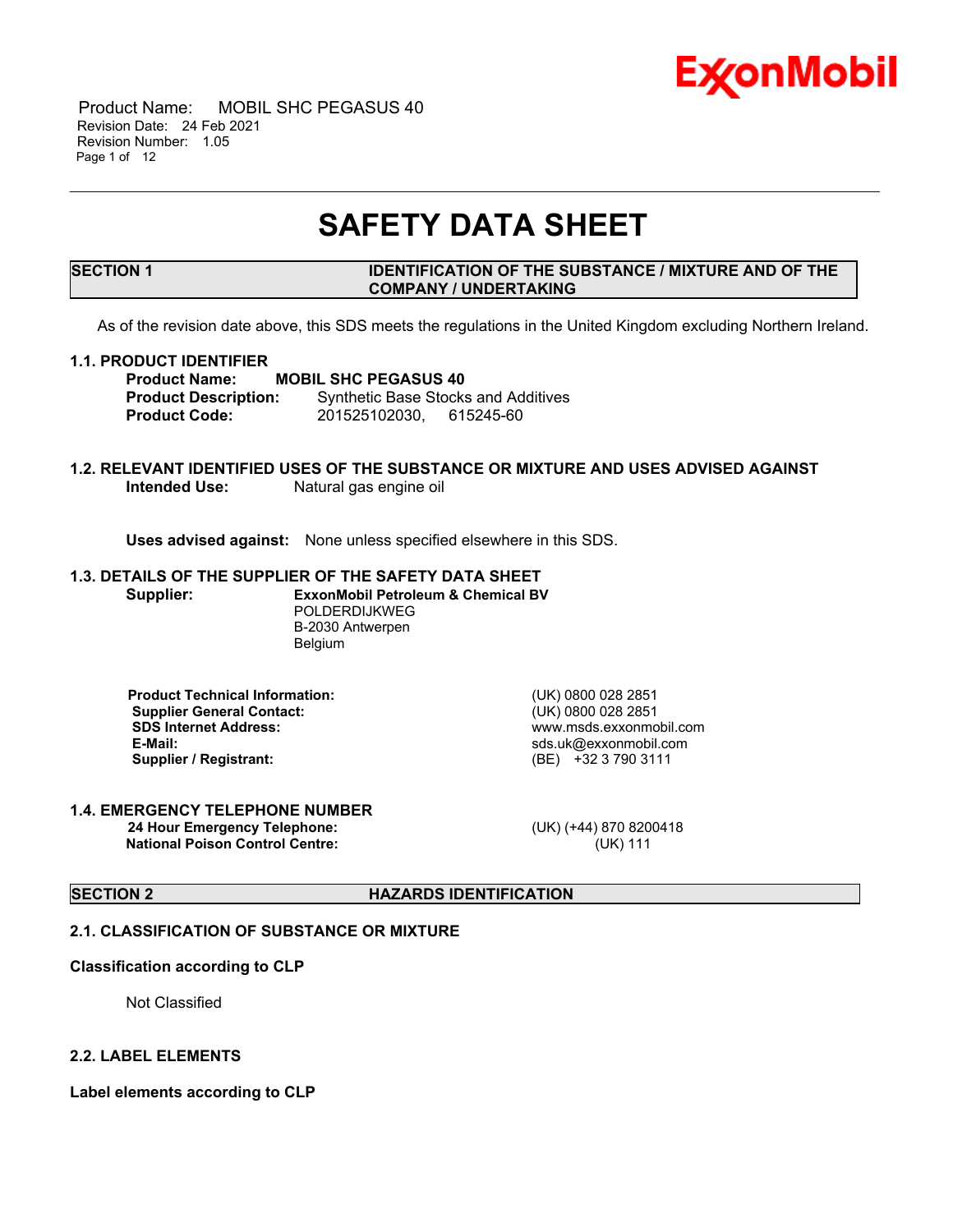

 Product Name: MOBIL SHC PEGASUS 40 Revision Date: 24 Feb 2021 Revision Number: 1.05 Page 2 of 12

#### **Hazard Statements:**

Supplemental:

EUH210: Safety data sheet available on request. EUH208: Contains: C14-16-18 ALKYL PHENOL May produce an allergic reaction.

\_\_\_\_\_\_\_\_\_\_\_\_\_\_\_\_\_\_\_\_\_\_\_\_\_\_\_\_\_\_\_\_\_\_\_\_\_\_\_\_\_\_\_\_\_\_\_\_\_\_\_\_\_\_\_\_\_\_\_\_\_\_\_\_\_\_\_\_\_\_\_\_\_\_\_\_\_\_\_\_\_\_\_\_\_\_\_\_\_\_\_\_\_\_\_\_\_\_\_\_\_\_\_\_\_\_\_\_\_\_\_\_\_\_\_\_\_

#### **2.3. OTHER HAZARDS**

#### **Physical / Chemical Hazards:**

No significant hazards.

#### **Health Hazards:**

High-pressure injection under skin may cause serious damage. Excessive exposure may result in eye, skin, or respiratory irritation.

#### **Environmental Hazards:**

No significant hazards.Material does not meet the criteria for PBT or vPvB in accordance with REACH Annex XIII.

#### **SECTION 3 COMPOSITION / INFORMATION ON INGREDIENTS**

**3.1. SUBSTANCES** Not Applicable. This material is regulated as a mixture.

#### **3.2. MIXTURES**

This material is defined as a mixture.

#### **Reportable hazardous substance(s) complying with the classification criteria and/or with an exposure limit (OEL)**

| <b>Name</b>                                                                                 | CAS#        | EC#       | <b>Registration#</b> | Concentration | <b>GHS/CLP</b>                                                                                                       |
|---------------------------------------------------------------------------------------------|-------------|-----------|----------------------|---------------|----------------------------------------------------------------------------------------------------------------------|
|                                                                                             |             |           |                      |               | classification                                                                                                       |
| 2-PENTANOL, 4-METHYL-, HYDROGEN<br><b>IPHOSPHORODITHIOATE, ZINC SALT</b>                    | 2215-35-2   | 218-679-9 | 01-2119953275-34     | $0.1 - 5.1\%$ | [Acute Tox. 5 H303].<br>[Aquatic Acute 2 H401].<br>Aquatic Chronic 2 H411,<br>Skin Irrit. 2 H315.<br>Eve Dam. 1 H318 |
| reaction mass of isomers of: C7-9-alkyl 3-(3,5-<br>di-tert-butyl-4-hydroxyphenyl)propionate | 125643-61-0 | 406-040-9 | 01-2119830067-43     | $1 - 5\%$     | Aquatic Chronic 4 H413                                                                                               |
| IC14-16-18 ALKYL PHENOL                                                                     |             | 931-468-2 | 01-2119498288-19     | $0.1 - 5.1\%$ | Skin Sens. 1B H317,<br>STOT RE 2 H373                                                                                |
| <b>IPOLYOLEFIN AMIDE ALKYLENEAMINE</b><br><b>BORATE</b>                                     | 134758-95-5 | 603-861-6 | <b>POLYMER</b>       | $1 - 5\%$     | OEL                                                                                                                  |

Note - any classification in brackets is a GHS building block that was not adopted in CLP and therefore is not applicable in the countries which have implemented CLP and is shown for informational purposes only.

Note: See SDS Section 16 for full text of hazard statements.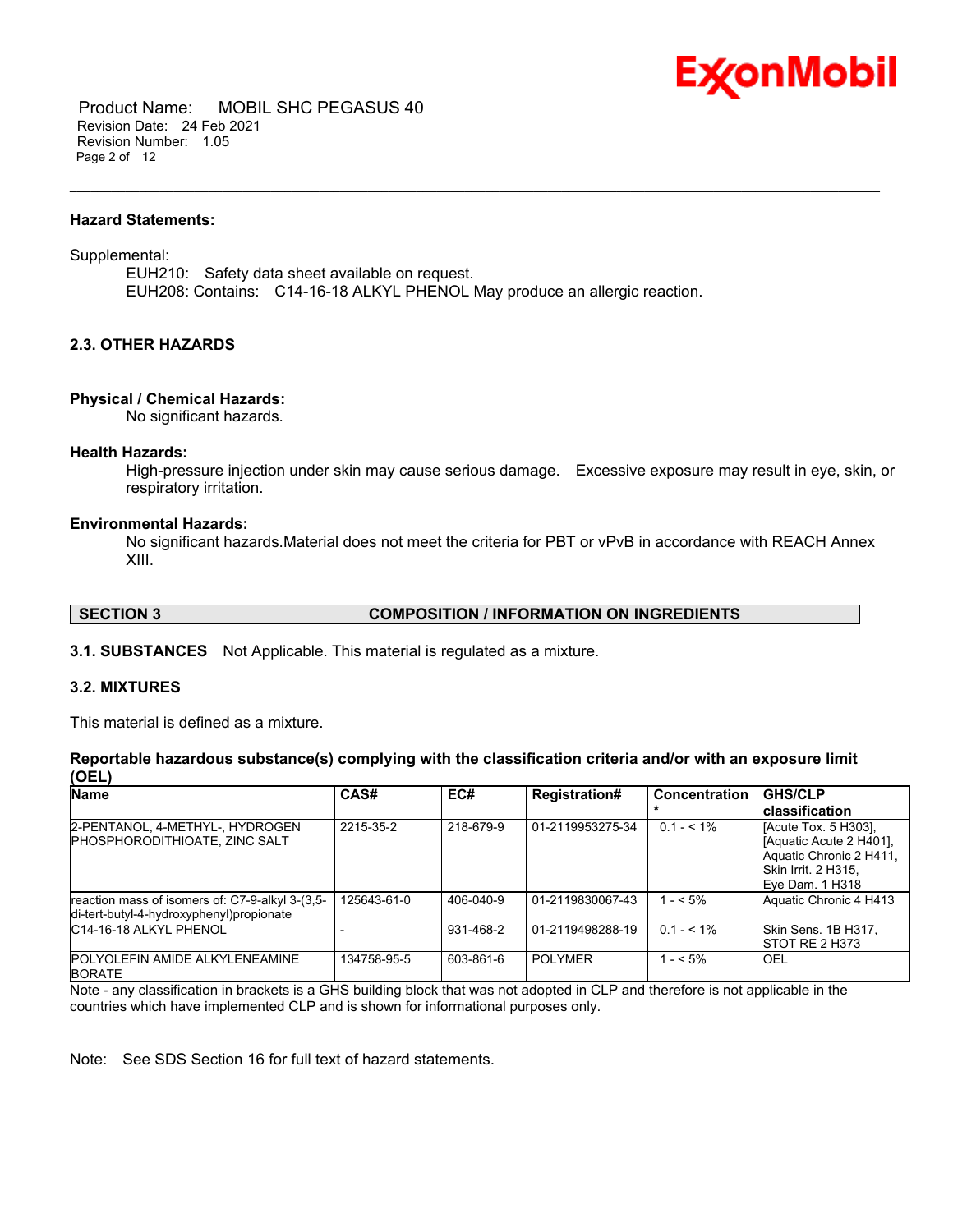

 Product Name: MOBIL SHC PEGASUS 40 Revision Date: 24 Feb 2021 Revision Number: 1.05 Page 3 of 12

**SECTION 4 FIRST AID MEASURES**

\_\_\_\_\_\_\_\_\_\_\_\_\_\_\_\_\_\_\_\_\_\_\_\_\_\_\_\_\_\_\_\_\_\_\_\_\_\_\_\_\_\_\_\_\_\_\_\_\_\_\_\_\_\_\_\_\_\_\_\_\_\_\_\_\_\_\_\_\_\_\_\_\_\_\_\_\_\_\_\_\_\_\_\_\_\_\_\_\_\_\_\_\_\_\_\_\_\_\_\_\_\_\_\_\_\_\_\_\_\_\_\_\_\_\_\_\_

### **4.1. DESCRIPTION OF FIRST AID MEASURES**

#### **INHALATION**

 Remove from further exposure. For those providing assistance, avoid exposure to yourself or others. Use adequate respiratory protection. If respiratory irritation, dizziness, nausea, or unconsciousness occurs, seek immediate medical assistance. If breathing has stopped, assist ventilation with a mechanical device or use mouth-to-mouth resuscitation.

#### **SKIN CONTACT**

Wash contact areas with soap and water. If product is injected into or under the skin, or into any part of the body, regardless of the appearance of the wound or its size, the individual should be evaluated immediately by a physician as a surgical emergency. Even though initial symptoms from high pressure injection may be minimal or absent, early surgical treatment within the first few hours may significantly reduce the ultimate extent of injury.

#### **EYE CONTACT**

Flush thoroughly with water. If irritation occurs, get medical assistance.

#### **INGESTION**

First aid is normally not required. Seek medical attention if discomfort occurs.

#### **4.2. MOST IMPORTANT SYMPTOMS AND EFFECTS, BOTH ACUTE AND DELAYED**

Local necrosis as evidenced by delayed onset of pain and tissue damage a few hours after injection.

#### **4.3. INDICATION OF ANY IMMEDIATE MEDICAL ATTENTION AND SPECIAL TREATMENT NEEDED**

 The need to have special means for providing specific and immediate medical treatment available in the workplace is not expected.

#### **SECTION 5 FIRE FIGHTING MEASURES**

#### **5.1. EXTINGUISHING MEDIA**

**Suitable Extinguishing Media:** Use water fog, foam, dry chemical or carbon dioxide (CO2) to extinguish flames.

**Unsuitable Extinguishing Media:** Straight streams of water

### **5.2. SPECIAL HAZARDS ARISING FROM THE SUBSTANCE OR MIXTURE**

**Hazardous Combustion Products:** Aldehydes, Incomplete combustion products, Oxides of carbon, Smoke, Fume, Sulphur oxides

### **5.3. ADVICE FOR FIRE FIGHTERS**

**Fire Fighting Instructions:** Evacuate area. Prevent run-off from fire control or dilution from entering streams, sewers or drinking water supply. Fire-fighters should use standard protective equipment and in enclosed spaces, self-contained breathing apparatus (SCBA). Use water spray to cool fire exposed surfaces and to protect personnel.

### **FLAMMABILITY PROPERTIES**

**Flash Point [Method]:** >210°C (410°F) [ASTM D-92]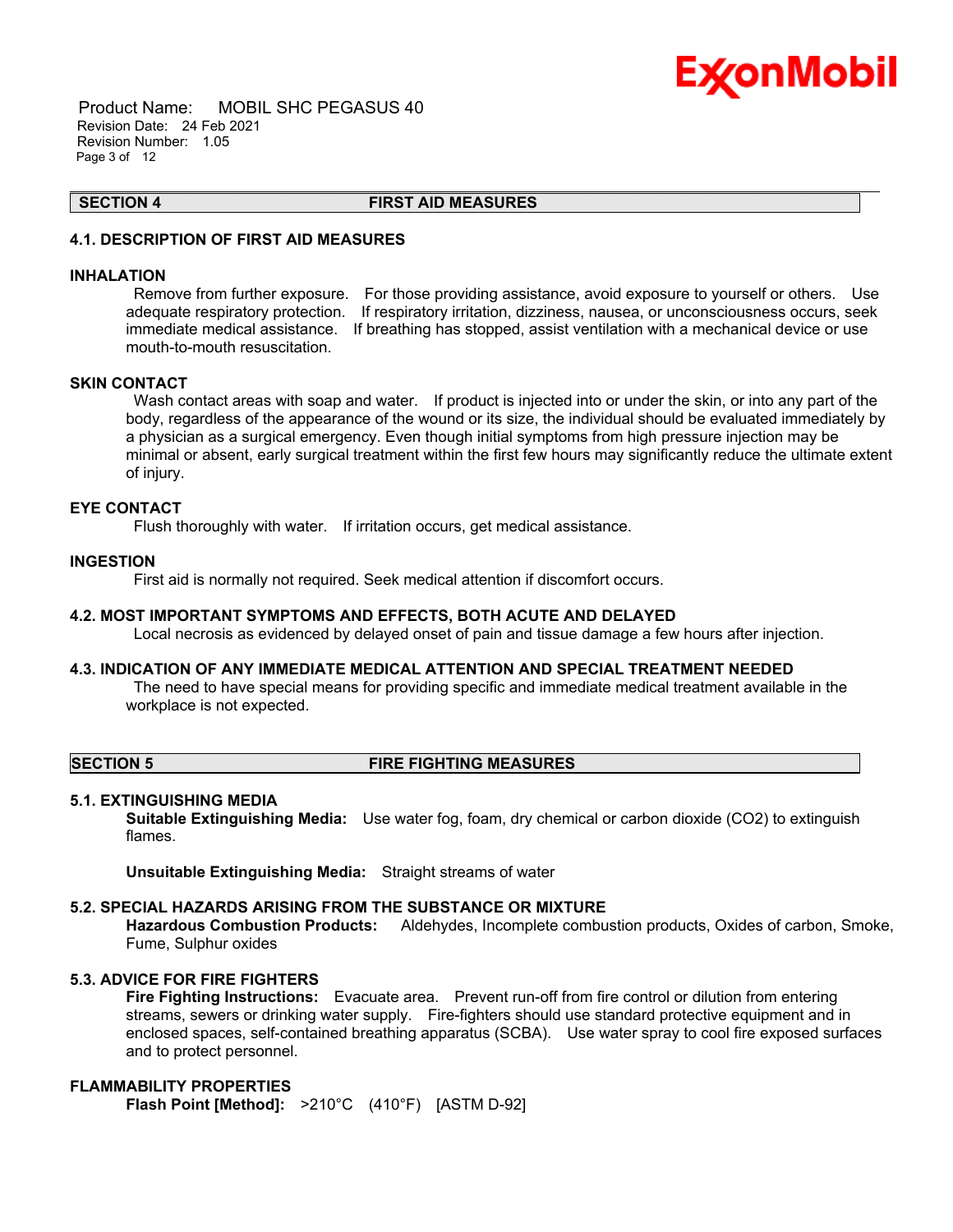

 Product Name: MOBIL SHC PEGASUS 40 Revision Date: 24 Feb 2021 Revision Number: 1.05 Page 4 of 12

> **Upper/Lower Flammable Limits (Approximate volume % in air):** UEL: 7.0 LEL: 0.9 [test method unavailable] **Autoignition Temperature:** No data available

\_\_\_\_\_\_\_\_\_\_\_\_\_\_\_\_\_\_\_\_\_\_\_\_\_\_\_\_\_\_\_\_\_\_\_\_\_\_\_\_\_\_\_\_\_\_\_\_\_\_\_\_\_\_\_\_\_\_\_\_\_\_\_\_\_\_\_\_\_\_\_\_\_\_\_\_\_\_\_\_\_\_\_\_\_\_\_\_\_\_\_\_\_\_\_\_\_\_\_\_\_\_\_\_\_\_\_\_\_\_\_\_\_\_\_\_\_

#### **SECTION 6 ACCIDENTAL RELEASE MEASURES**

#### **6.1. PERSONAL PRECAUTIONS, PROTECTIVE EQUIPMENT AND EMERGENCY PROCEDURES**

#### **NOTIFICATION PROCEDURES**

In the event of a spill or accidental release, notify relevant authorities in accordance with all applicable regulations.

#### **PROTECTIVE MEASURES**

Avoid contact with spilled material. See Section 5 for fire fighting information. See the Hazard Identification Section for Significant Hazards. See Section 4 for First Aid Advice. See Section 8 for advice on the minimum requirements for personal protective equipment. Additional protective measures may be necessary, depending on the specific circumstances and/or the expert judgment of the emergency responders.

#### **6.2. ENVIRONMENTAL PRECAUTIONS**

Large Spills: Dyke far ahead of liquid spill for later recovery and disposal. Prevent entry into waterways, sewers, basements or confined areas.

#### **6.3. METHODS AND MATERIAL FOR CONTAINMENT AND CLEANING UP**

**Land Spill:** Stop leak if you can do so without risk. Recover by pumping or with suitable absorbent.

Water Spill: Stop leak if you can do so without risk. Confine the spill immediately with booms. Warn other shipping. Remove from the surface by skimming or with suitable absorbents. Seek the advice of a specialist before using dispersants.

Water spill and land spill recommendations are based on the most likely spill scenario for this material; however, geographic conditions, wind, temperature, (and in the case of a water spill) wave and current direction and speed may greatly influence the appropriate action to be taken. For this reason, local experts should be consulted. Note: Local regulations may prescribe or limit action to be taken.

#### **6.4. REFERENCES TO OTHER SECTIONS**

See Sections 8 and 13.

#### **SECTION 7 HANDLING AND STORAGE**

### **7.1. PRECAUTIONS FOR SAFE HANDLING**

 Prevent small spills and leakage to avoid slip hazard. Material can accumulate static charges which may cause an electrical spark (ignition source). When the material is handled in bulk, an electrical spark could ignite any flammable vapors from liquids or residues that may be present (e.g., during switch-loading operations). Use proper bonding and/or earthing procedures. However, bonding and earthing may not eliminate the hazard from static accumulation. Consult local applicable standards for guidance. Additional references include American Petroleum Institute 2003 (Protection Against Ignitions Arising out of Static, Lightning and Stray Currents) or National Fire Protection Agency 77 (Recommended Practice on Static Electricity) or CENELEC CLC/TR 50404 (Electrostatics - Code of practice for the avoidance of hazards due to static electricity).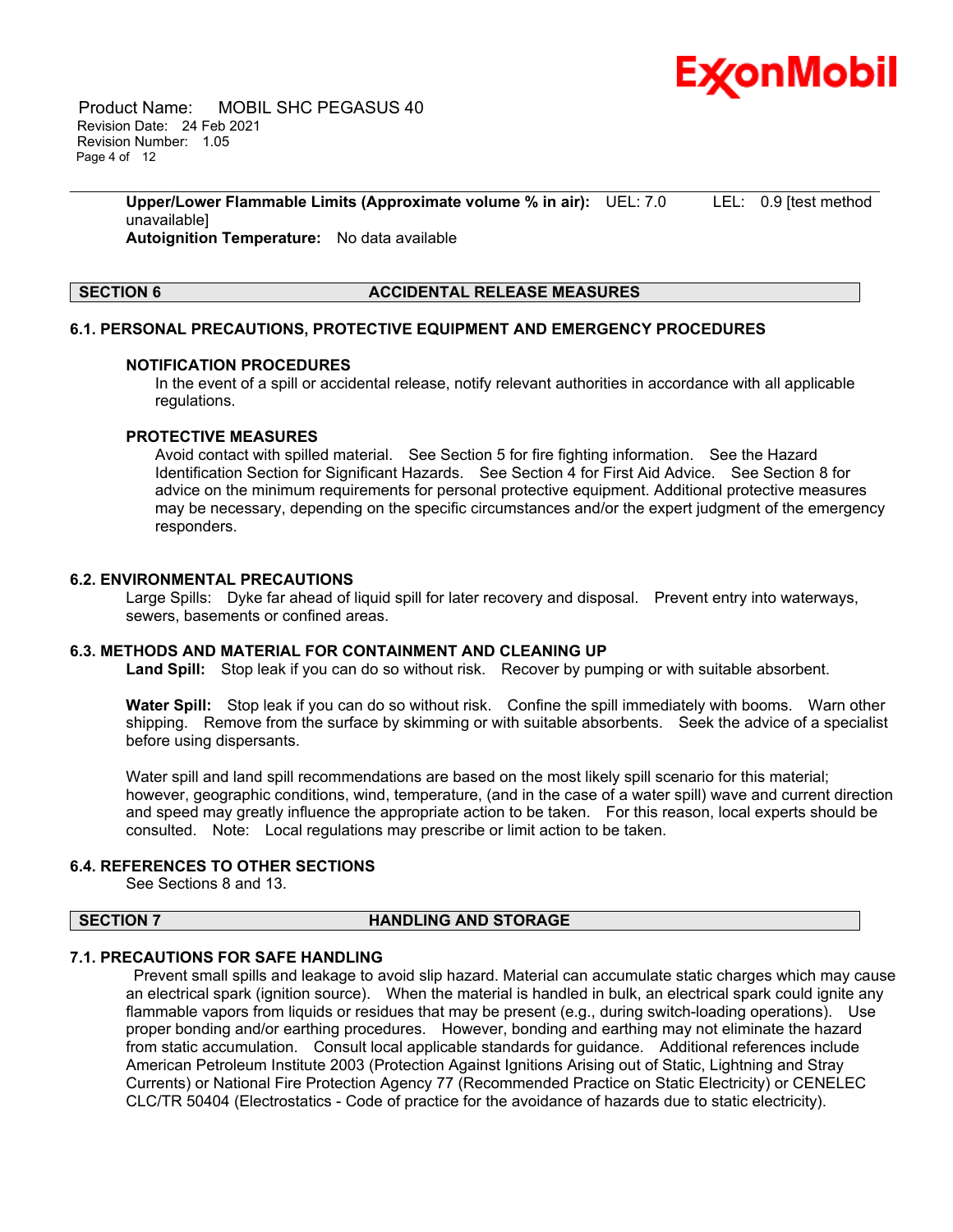

 Product Name: MOBIL SHC PEGASUS 40 Revision Date: 24 Feb 2021 Revision Number: 1.05 Page 5 of 12

**Static Accumulator:** This material is a static accumulator.

#### **7.2. CONDITIONS FOR SAFE STORAGE, INCLUDING ANY INCOMPATIBILITIES**

The type of container used to store the material may affect static accumulation and dissipation. Do not store in open or unlabelled containers.

#### **7.3. SPECIFIC END USES**

Section 1 informs about identified end-uses. No industrial or sector specific guidance available.

\_\_\_\_\_\_\_\_\_\_\_\_\_\_\_\_\_\_\_\_\_\_\_\_\_\_\_\_\_\_\_\_\_\_\_\_\_\_\_\_\_\_\_\_\_\_\_\_\_\_\_\_\_\_\_\_\_\_\_\_\_\_\_\_\_\_\_\_\_\_\_\_\_\_\_\_\_\_\_\_\_\_\_\_\_\_\_\_\_\_\_\_\_\_\_\_\_\_\_\_\_\_\_\_\_\_\_\_\_\_\_\_\_\_\_\_\_

#### **SECTION 8 EXPOSURE CONTROLS / PERSONAL PROTECTION**

#### **8.1. CONTROL PARAMETERS**

**Exposure limits/standards for materials that can be formed when handling this product:** When mists/aerosols can occur the following is recommended:  $5 \text{ mg/m}^3$  - ACGIH TLV (inhalable fraction).

Note: Information about recommended monitoring procedures can be obtained from the relevant agency(ies)/institute(s):

UK Health and Safety Executive (HSE)

#### **8.2. EXPOSURE CONTROLS**

### **ENGINEERING CONTROLS**

The level of protection and types of controls necessary will vary depending upon potential exposure conditions. Control measures to consider:

No special requirements under ordinary conditions of use and with adequate ventilation.

#### **PERSONAL PROTECTION**

Personal protective equipment selections vary based on potential exposure conditions such as applications, handling practices, concentration and ventilation. Information on the selection of protective equipment for use with this material, as provided below, is based upon intended, normal usage.

**Respiratory Protection:** If engineering controls do not maintain airborne contaminant concentrations at a level which is adequate to protect worker health, an approved respirator may be appropriate. Respirator selection, use, and maintenance must be in accordance with regulatory requirements, if applicable. Types of respirators to be considered for this material include:

No special requirements under ordinary conditions of use and with adequate ventilation.

For high airborne concentrations, use an approved supplied-air respirator, operated in positive pressure mode. Supplied air respirators with an escape bottle may be appropriate when oxygen levels are inadequate, gas/vapour warning properties are poor, or if air purifying filter capacity/rating may be exceeded.

**Hand Protection:** Any specific glove information provided is based on published literature and glove manufacturer data. Glove suitability and breakthrough time will differ depending on the specific use conditions. Contact the glove manufacturer for specific advice on glove selection and breakthrough times for your use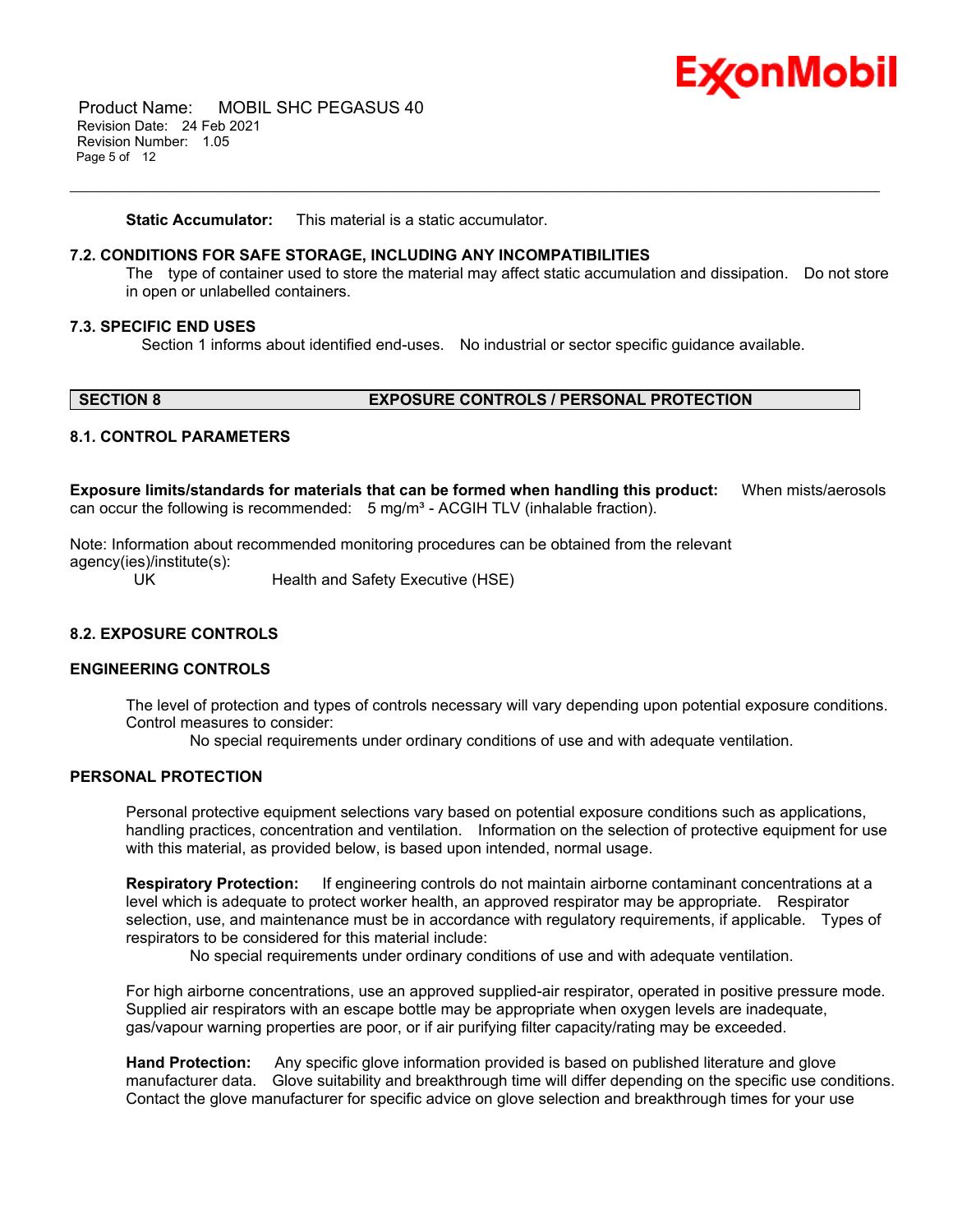# Ex⁄onMobil

 Product Name: MOBIL SHC PEGASUS 40 Revision Date: 24 Feb 2021 Revision Number: 1.05 Page 6 of 12

> conditions. Inspect and replace worn or damaged gloves. The types of gloves to be considered for this material include:

\_\_\_\_\_\_\_\_\_\_\_\_\_\_\_\_\_\_\_\_\_\_\_\_\_\_\_\_\_\_\_\_\_\_\_\_\_\_\_\_\_\_\_\_\_\_\_\_\_\_\_\_\_\_\_\_\_\_\_\_\_\_\_\_\_\_\_\_\_\_\_\_\_\_\_\_\_\_\_\_\_\_\_\_\_\_\_\_\_\_\_\_\_\_\_\_\_\_\_\_\_\_\_\_\_\_\_\_\_\_\_\_\_\_\_\_\_

No protection is ordinarily required under normal conditions of use.

**Eye Protection:** If contact is likely, safety glasses with side shields are recommended.

**Skin and Body Protection:** Any specific clothing information provided is based on published literature or manufacturer data. The types of clothing to be considered for this material include:

 No skin protection is ordinarily required under normal conditions of use. In accordance with good industrial hygiene practices, precautions should be taken to avoid skin contact.

**Specific Hygiene Measures:** Always observe good personal hygiene measures, such as washing after handling the material and before eating, drinking, and/or smoking. Routinely wash work clothing and protective equipment to remove contaminants. Discard contaminated clothing and footwear that cannot be cleaned. Practice good housekeeping.

### **ENVIRONMENTAL CONTROLS**

 Comply with applicable environmental regulations limiting discharge to air, water and soil. Protect the environment by applying appropriate control measures to prevent or limit emissions.

#### **SECTION 9 PHYSICAL AND CHEMICAL PROPERTIES**

**Note: Physical and chemical properties are provided for safety, health and environmental considerations only and may not fully represent product specifications. Contact the Supplier for additional information.**

### **9.1. INFORMATION ON BASIC PHYSICAL AND CHEMICAL PROPERTIES**

| <b>Physical State:</b> Liquid                                                                                   |  |  |  |
|-----------------------------------------------------------------------------------------------------------------|--|--|--|
| <b>Colour:</b> Brown                                                                                            |  |  |  |
| <b>Odour:</b> Characteristic                                                                                    |  |  |  |
| <b>Odour Threshold:</b> No data available                                                                       |  |  |  |
| <b>pH:</b> Not technically feasible                                                                             |  |  |  |
| <b>Melting Point:</b> Not technically feasible                                                                  |  |  |  |
| <b>Freezing Point:</b> No data available                                                                        |  |  |  |
| Initial Boiling Point / and Boiling Range: > 316°C (600°F) [test method unavailable]                            |  |  |  |
| <b>Flash Point [Method]:</b> $>210^{\circ}$ C (410°F) [ASTM D-92]                                               |  |  |  |
| <b>Evaporation Rate (n-butyl acetate = 1):</b> No data available                                                |  |  |  |
| <b>Flammability (Solid, Gas):</b> Not technically feasible                                                      |  |  |  |
| Upper/Lower Flammable Limits (Approximate volume % in air): UEL: 7.0<br>LEL: 0.9 [test method                   |  |  |  |
| unavailable]                                                                                                    |  |  |  |
| Vapour Pressure: < 0.013 kPa (0.1 mm Hg) at 20 °C [test method unavailable]                                     |  |  |  |
| Vapour Density (Air = 1): $> 2$ at 101 kPa [test method unavailable]                                            |  |  |  |
| Relative Density (at 15.6 °C): 0.847 [ASTM D4052]                                                               |  |  |  |
| <b>Solubility(ies): water</b> Negligible                                                                        |  |  |  |
| <b>Partition coefficient (n-Octanol/Water Partition Coefficient):</b><br>> 3.5 [test method unavailable]        |  |  |  |
| Autoignition Temperature: No data available                                                                     |  |  |  |
| <b>Decomposition Temperature:</b> No data available                                                             |  |  |  |
| Viscosity: 84 cSt (84 mm2/sec) at 40 $^{\circ}$ C   13.8 cSt (13.8 mm2/sec) at 100 $^{\circ}$ C<br>[ASTM D 445] |  |  |  |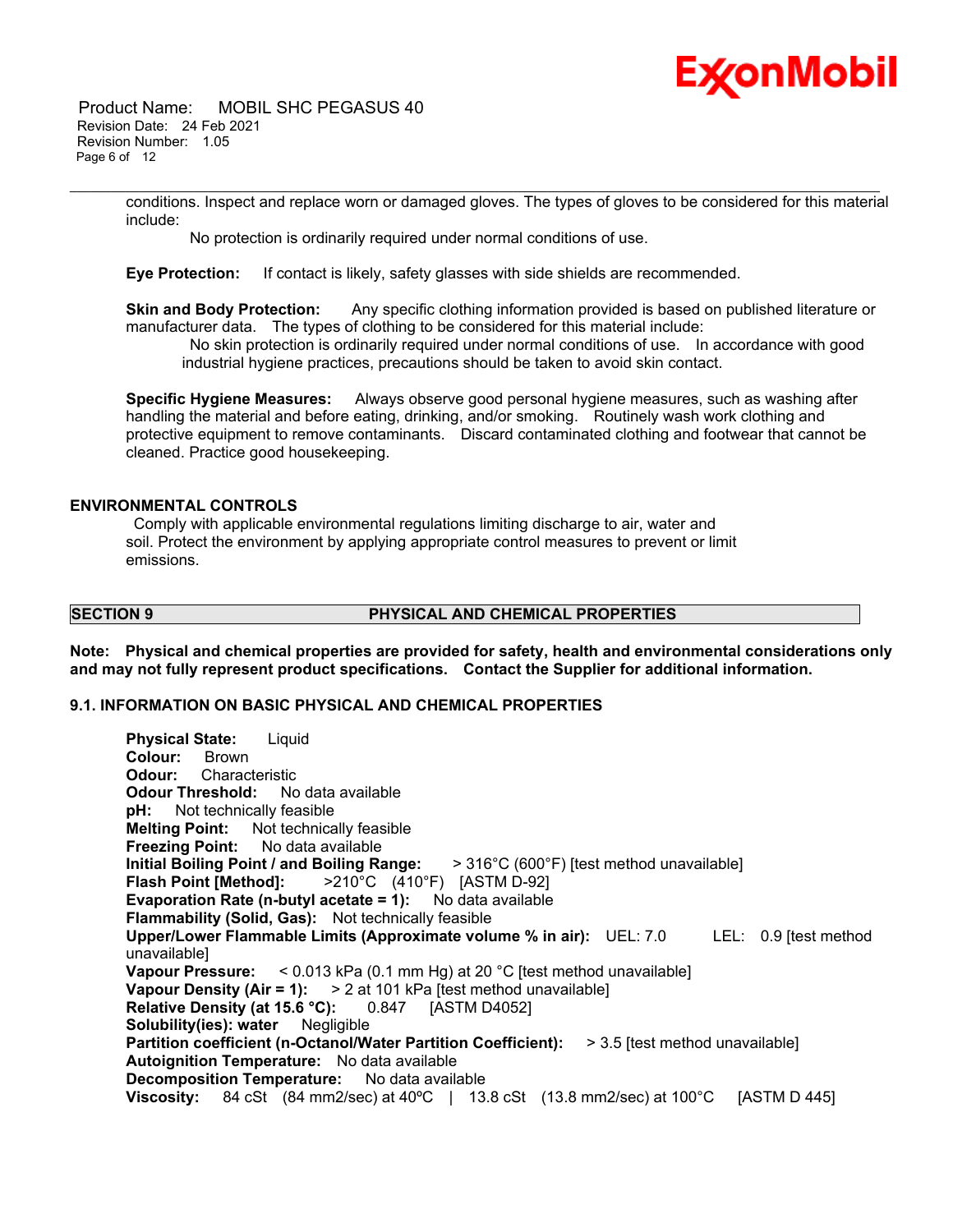

 Product Name: MOBIL SHC PEGASUS 40 Revision Date: 24 Feb 2021 Revision Number: 1.05 Page 7 of 12

> **Explosive Properties:** None **Oxidizing Properties:** None

#### **9.2. OTHER INFORMATION**

**Pour Point:** -18°C (0°F) [ASTM D97]

#### **SECTION 10 STABILITY AND REACTIVITY**

\_\_\_\_\_\_\_\_\_\_\_\_\_\_\_\_\_\_\_\_\_\_\_\_\_\_\_\_\_\_\_\_\_\_\_\_\_\_\_\_\_\_\_\_\_\_\_\_\_\_\_\_\_\_\_\_\_\_\_\_\_\_\_\_\_\_\_\_\_\_\_\_\_\_\_\_\_\_\_\_\_\_\_\_\_\_\_\_\_\_\_\_\_\_\_\_\_\_\_\_\_\_\_\_\_\_\_\_\_\_\_\_\_\_\_\_\_

**10.1. REACTIVITY:** See sub-sections below.

**10.2. CHEMICAL STABILITY:** Material is stable under normal conditions.

**10.3. POSSIBILITY OF HAZARDOUS REACTIONS:** Hazardous polymerization will not occur.

**10.4. CONDITIONS TO AVOID:** Excessive heat. High energy sources of ignition.

**10.5. INCOMPATIBLE MATERIALS:** Strong oxidisers

**10.6. HAZARDOUS DECOMPOSITION PRODUCTS:** Material does not decompose at ambient temperatures.

#### **SECTION 11 TOXICOLOGICAL INFORMATION**

#### **11.1. INFORMATION ON TOXICOLOGICAL EFFECTS**

| <b>Hazard Class</b>                                                | <b>Conclusion / Remarks</b>                                                                           |  |  |
|--------------------------------------------------------------------|-------------------------------------------------------------------------------------------------------|--|--|
| <b>Inhalation</b>                                                  |                                                                                                       |  |  |
| Acute Toxicity: No end point data for                              | Minimally Toxic. Based on assessment of the components.                                               |  |  |
| lmaterial.                                                         |                                                                                                       |  |  |
| Irritation: No end point data for material.                        | Negligible hazard at ambient/normal handling temperatures.                                            |  |  |
| Ingestion                                                          |                                                                                                       |  |  |
| Acute Toxicity: No end point data for                              | Minimally Toxic. Based on assessment of the components.                                               |  |  |
| lmaterial.                                                         |                                                                                                       |  |  |
| <b>Skin</b>                                                        |                                                                                                       |  |  |
| Acute Toxicity: No end point data for<br>lmaterial.                | Minimally Toxic. Based on assessment of the components.                                               |  |  |
| Skin Corrosion/Irritation: No end point data                       | Negligible irritation to skin at ambient temperatures. Based on                                       |  |  |
| for material.                                                      | assessment of the components.                                                                         |  |  |
| Eye                                                                |                                                                                                       |  |  |
| Serious Eye Damage/Irritation: No end point<br>ldata for material. | May cause mild, short-lasting discomfort to eyes. Based on<br>assessment of the components.           |  |  |
| <b>Sensitisation</b>                                               |                                                                                                       |  |  |
| Respiratory Sensitization: No end point data<br>lfor material.     | Not expected to be a respiratory sensitizer.                                                          |  |  |
| Skin Sensitization: No end point data for<br>lmaterial.            | Not expected to be a skin sensitizer. Based on assessment of the<br>components.                       |  |  |
| <b>Aspiration: Data available.</b>                                 | Not expected to be an aspiration hazard.<br>Based on physico-<br>chemical properties of the material. |  |  |
| Germ Cell Mutagenicity: No end point data                          | Not expected to be a germ cell mutagen. Based on assessment of                                        |  |  |
| lfor material.                                                     | the components.                                                                                       |  |  |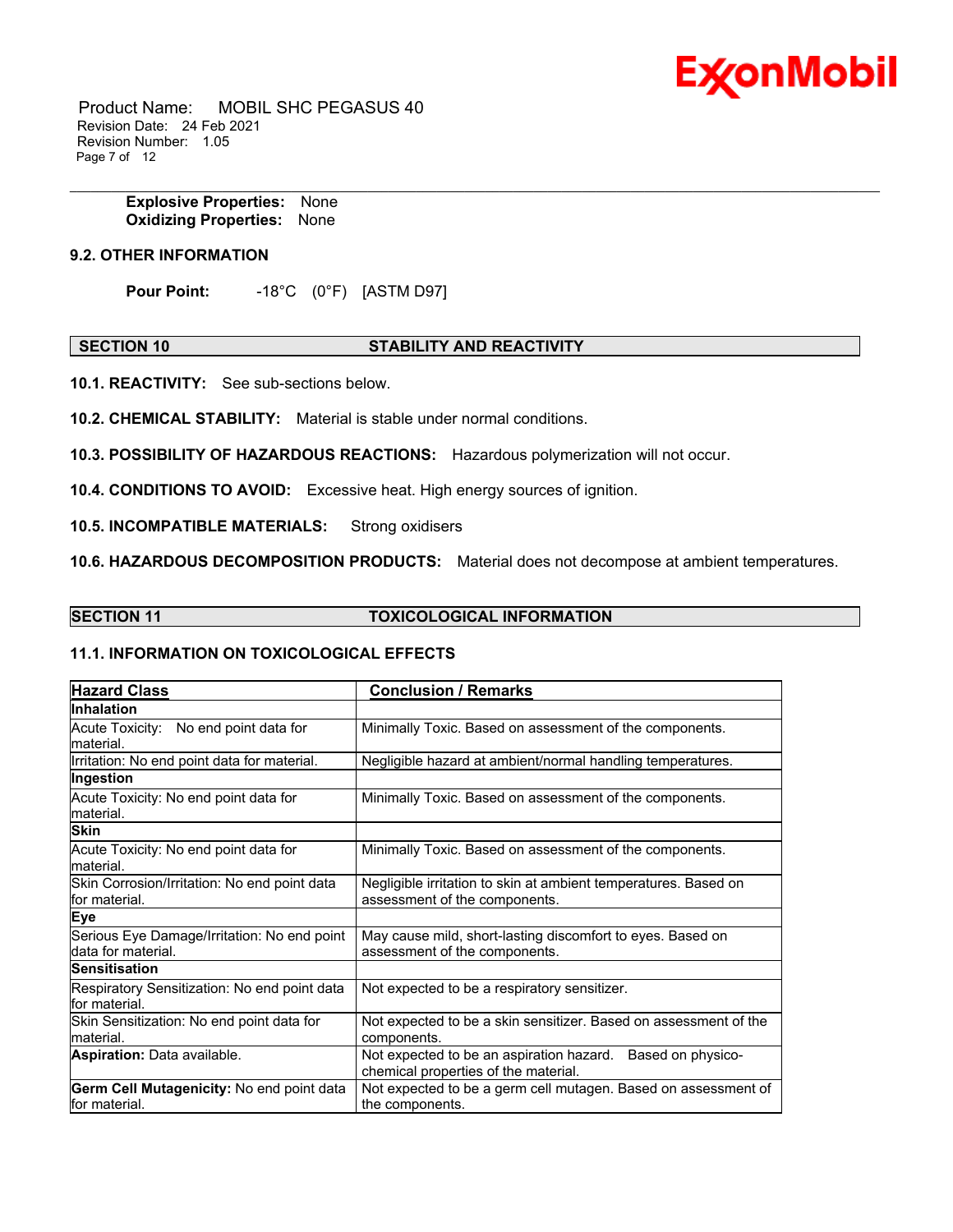

 Product Name: MOBIL SHC PEGASUS 40 Revision Date: 24 Feb 2021 Revision Number: 1.05 Page 8 of 12

| Carcinogenicity: No end point data for               | Not expected to cause cancer. Based on assessment of the        |
|------------------------------------------------------|-----------------------------------------------------------------|
| Imaterial.                                           | components.                                                     |
| <b>Reproductive Toxicity: No end point data</b>      | Not expected to be a reproductive toxicant. Based on assessment |
| lfor material.                                       | of the components.                                              |
| Lactation: No end point data for material.           | Not expected to cause harm to breast-fed children.              |
| Specific Target Organ Toxicity (STOT)                |                                                                 |
| Single Exposure: No end point data for<br>Imaterial. | Not expected to cause organ damage from a single exposure.      |
| Repeated Exposure: No end point data for             | Not expected to cause organ damage from prolonged or repeated   |
| Imaterial.                                           | exposure. Based on assessment of the components.                |

#### **TOXICITY FOR SUBSTANCES**

| <b>NAME</b>                          | <b>ACUTE TOXICITY</b>                  |
|--------------------------------------|----------------------------------------|
| 2-PENTANOL, 4-METHYL-, HYDROGEN      | Oral Lethality: LD 50 2230 mg/kg (Rat) |
| <b>PHOSPHORODITHIOATE, ZINC SALT</b> |                                        |

### **OTHER INFORMATION**

#### **For the product itself:**

Component concentrations in this formulation would not be expected to cause skin sensitization, based on tests of the components, this formulation, or similar formulations.

#### **Contains:**

Synthetic base oils: Not expected to cause significant health effects under conditions of normal use, based on laboratory studies with the same or similar materials. Not mutagenic or genotoxic. Not sensitising in test animals and humans.

#### **SECTION 12 ECOLOGICAL INFORMATION**

The information given is based on data for the material, components of the material, or for similar materials, through the application of bridging principals.

#### **12.1. TOXICITY**

Material -- Not expected to be harmful to aquatic organisms.

### **12.2. PERSISTENCE AND DEGRADABILITY** Not determined.

#### **12.3. BIOACCUMULATIVE POTENTIAL** Not determined.

#### **12.4. MOBILITY IN SOIL**

 Base oil component -- Low solubility and floats and is expected to migrate from water to the land. Expected to partition to sediment and wastewater solids.

#### **12.5. PERSISTENCE, BIOACCUMULATION AND TOXICITY FOR SUBSTANCE(S)**

Material does not meet the Reach Annex XIII criteria for PBT or vPvB.

#### **12.6. OTHER ADVERSE EFFECTS**

No adverse effects are expected.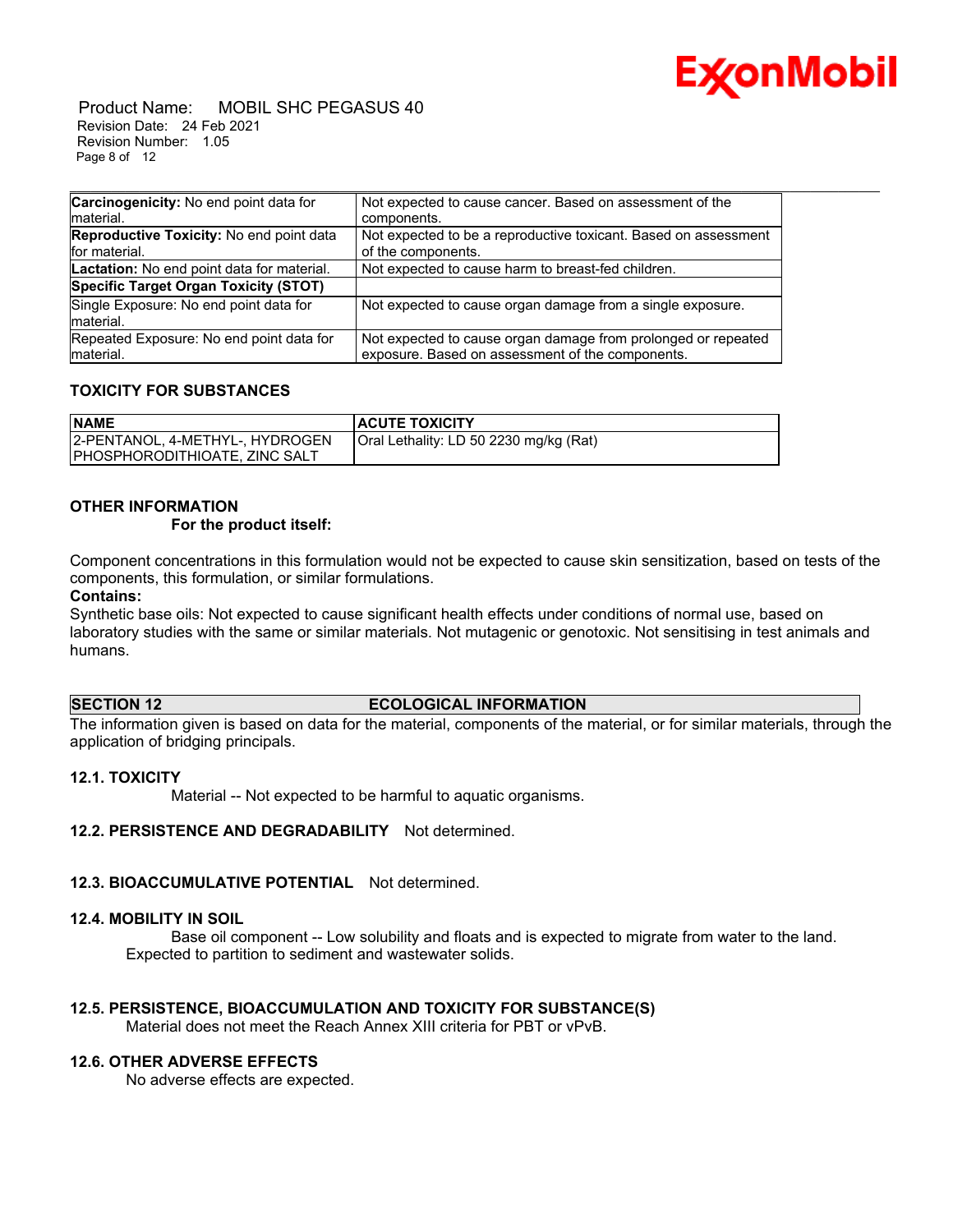

 Product Name: MOBIL SHC PEGASUS 40 Revision Date: 24 Feb 2021 Revision Number: 1.05 Page 9 of 12

#### **SECTION 13 DISPOSAL CONSIDERATIONS**

\_\_\_\_\_\_\_\_\_\_\_\_\_\_\_\_\_\_\_\_\_\_\_\_\_\_\_\_\_\_\_\_\_\_\_\_\_\_\_\_\_\_\_\_\_\_\_\_\_\_\_\_\_\_\_\_\_\_\_\_\_\_\_\_\_\_\_\_\_\_\_\_\_\_\_\_\_\_\_\_\_\_\_\_\_\_\_\_\_\_\_\_\_\_\_\_\_\_\_\_\_\_\_\_\_\_\_\_\_\_\_\_\_\_\_\_\_

Disposal recommendations based on material as supplied. Disposal must be in accordance with current applicable laws and regulations, and material characteristics at time of disposal.

#### **13.1. WASTE TREATMENT METHODS**

 Product is suitable for burning in an enclosed controlled burner for fuel value or disposal by supervised incineration at very high temperatures to prevent formation of undesirable combustion products. Protect the environment. Dispose of used oil at designated sites. Minimize skin contact. Do not mix used oils with solvents, brake fluids or coolants.

#### **European Waste Code:** 13 02 06\*

NOTE: These codes are assigned based upon the most common uses for this material and may not reflect contaminants resulting from actual use. Waste producers need to assess the actual process used when generating the waste and its contaminants in order to assign the proper waste disposal code(s).

This material is considered as hazardous waste pursuant to The Hazardous Waste Regulations (HWR), and subject to the provisions of those Regulations.

**Empty Container Warning** Empty Container Warning (where applicable): Empty containers may contain residue and can be dangerous. Do not attempt to refill or clean containers without proper instructions. Empty drums should be completely drained and safely stored until appropriately reconditioned or disposed. Empty containers should be taken for recycling, recovery, or disposal through suitably qualified or licensed contractor and in accordance with governmental regulations. DO NOT PRESSURISE, CUT, WELD, BRAZE, SOLDER, DRILL, GRIND, OR EXPOSE SUCH CONTAINERS TO HEAT, FLAME, SPARKS, STATIC ELECTRICITY, OR OTHER SOURCES OF IGNITION. THEY MAY EXPLODE AND CAUSE INJURY OR DEATH.

#### **SECTION 14 TRANSPORT INFORMATION**

**LAND (ADR/RID): 14.1-14.6** Not Regulated for Land Transport

**INLAND WATERWAYS (ADN): 14.1-14.6** Not Regulated for Inland Waterways Transport

**SEA (IMDG): 14.1-14.6** Not Regulated for Sea Transport according to IMDG-Code

#### **SEA (MARPOL 73/78 Convention - Annex II):**

**14.7. Transport in bulk according to Annex II of MARPOL 73/78 and the IBC Code** Not classified according to Annex II

**AIR (IATA): 14.1-14.6** Not Regulated for Air Transport

#### **SECTION 15 REGULATORY INFORMATION**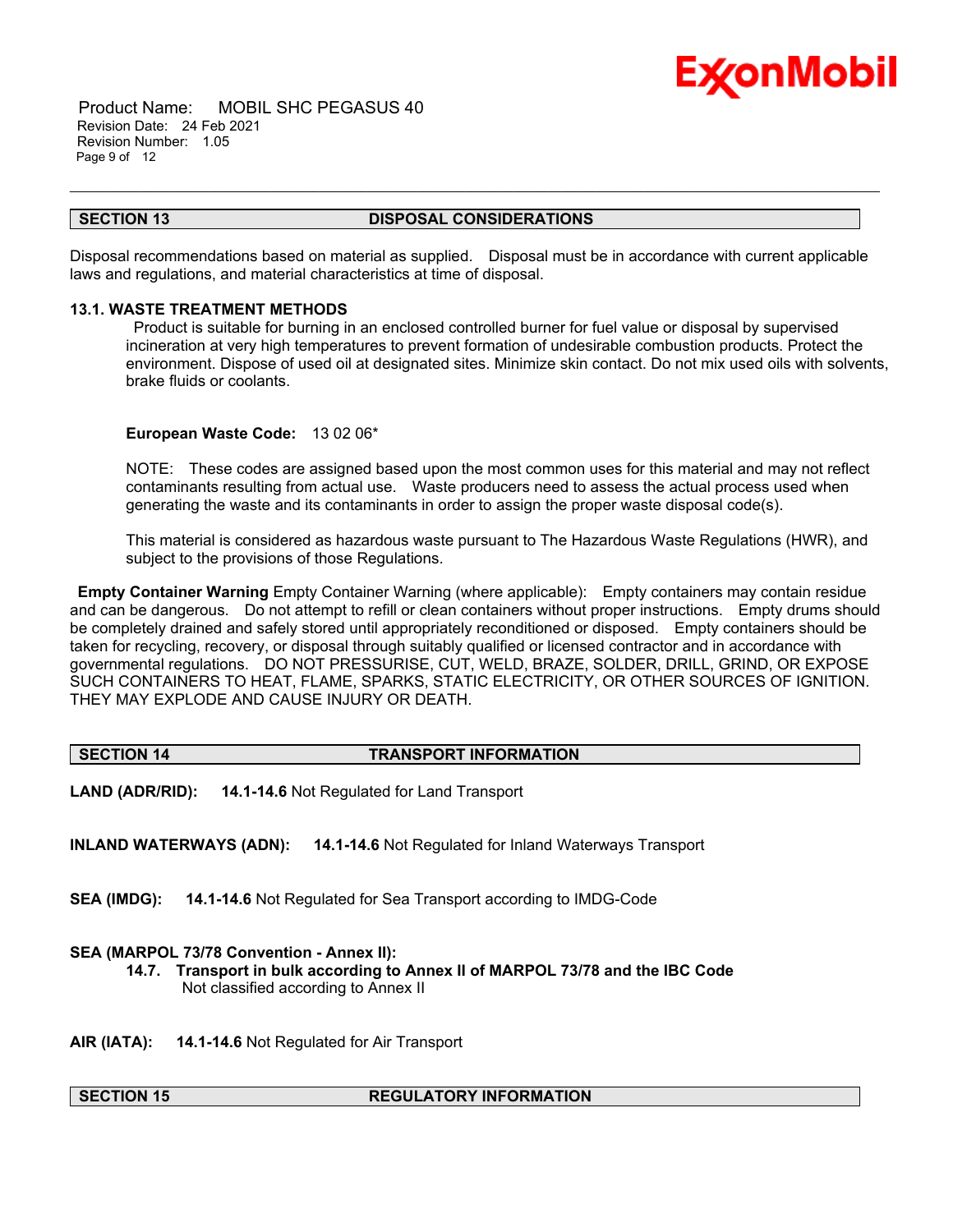

 Product Name: MOBIL SHC PEGASUS 40 Revision Date: 24 Feb 2021 Revision Number: 1.05 Page 10 of 12

#### **REGULATORY STATUS AND APPLICABLE LAWS AND REGULATIONS**

**Listed or exempt from listing/notification on the following chemical inventories (May contain substance(s) subject to notification to the EPA Active TSCA inventory prior to import to USA):** AIIC, DSL, ENCS, IECSC, ISHL, KECI, TCSI, TSCA

\_\_\_\_\_\_\_\_\_\_\_\_\_\_\_\_\_\_\_\_\_\_\_\_\_\_\_\_\_\_\_\_\_\_\_\_\_\_\_\_\_\_\_\_\_\_\_\_\_\_\_\_\_\_\_\_\_\_\_\_\_\_\_\_\_\_\_\_\_\_\_\_\_\_\_\_\_\_\_\_\_\_\_\_\_\_\_\_\_\_\_\_\_\_\_\_\_\_\_\_\_\_\_\_\_\_\_\_\_\_\_\_\_\_\_\_\_

 **Special Cases:**

| Inventory<br>--------- | Status                     |  |
|------------------------|----------------------------|--|
| <b>PICCS</b>           | _<br>Apply<br>Restrictions |  |

#### **15.1. SAFETY, HEALTH AND ENVIRONMENTAL REGULATIONS/LEGISLATION SPECIFIC FOR THE SUBSTANCE OR MIXTURE**

#### **Applicable UK legislation:**

 REACH [... Registration, Evaluation, Authorisation and Restriction of Chemicals ... and amendments thereto]

 CLP [Classification, labelling and packaging of substances and mixtures.. and amendments thereto]

#### **REACH Restrictions on the manufacturing, placing on the market and use of certain dangerous substances, mixtures and articles (Annex XVII):**

The following entries of Annex XVII may be considered for this product: None

#### **15.2. CHEMICAL SAFETY ASSESSMENT**

**REACH Information:** A Chemical Safety Assessment has been carried out for one or more substances present in the material.

**SECTION 16 OTHER INFORMATION** 

**REFERENCES:** Sources of information used in preparing this SDS included one or more of the following: results from in house or supplier toxicology studies, CONCAWE Product Dossiers, publications from other trade associations, such as the EU Hydrocarbon Solvents REACH Consortium, U.S. HPV Program Robust Summaries, the EU IUCLID Data Base, U.S. NTP publications, and other sources, as appropriate.

**List of abbreviations and acronyms that could be (but not necessarily are) used in this safety data sheet:**

| Acronym    | <b>Full text</b>                                                                              |
|------------|-----------------------------------------------------------------------------------------------|
| N/A        | Not applicable                                                                                |
| N/D        | Not determined                                                                                |
| NE.        | Not established                                                                               |
| <b>VOC</b> | Volatile Organic Compound                                                                     |
| AIIC       | Australian Inventory of Industrial Chemicals                                                  |
| AIHA WEEL  | American Industrial Hygiene Association Workplace Environmental Exposure Limits               |
| ASTM       | ASTM International, originally known as the American Society for Testing and Materials (ASTM) |
| DSL        | Domestic Substance List (Canada)                                                              |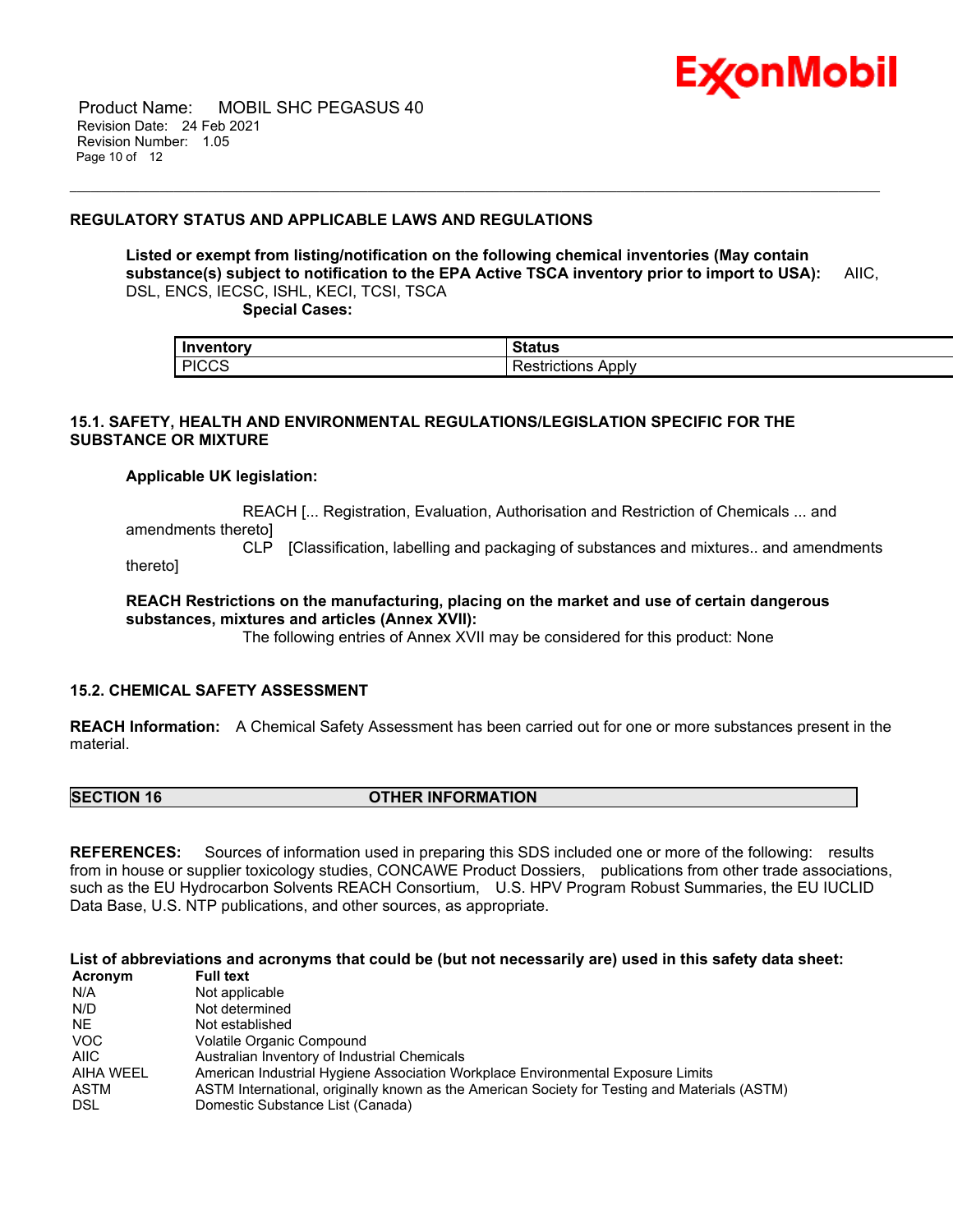## **ExconMobil**

 Product Name: MOBIL SHC PEGASUS 40 Revision Date: 24 Feb 2021 Revision Number: 1.05 Page 11 of 12

| <b>EINECS</b> | European Inventory of Existing Commercial Substances                                             |
|---------------|--------------------------------------------------------------------------------------------------|
| <b>ELINCS</b> | European List of Notified Chemical Substances                                                    |
| <b>ENCS</b>   | Existing and new Chemical Substances (Japanese inventory)                                        |
| <b>IECSC</b>  | Inventory of Existing Chemical Substances in China                                               |
| KECI          | Korean Existing Chemicals Inventory                                                              |
| <b>NDSL</b>   | Non-Domestic Substances List (Canada)                                                            |
| <b>NZIOC</b>  | New Zealand Inventory of Chemicals                                                               |
| <b>PICCS</b>  | Philippine Inventory of Chemicals and Chemical Substances                                        |
| <b>TLV</b>    | Threshold Limit Value (American Conference of Governmental Industrial Hygienists)                |
| <b>TSCA</b>   | Toxic Substances Control Act (U.S. inventory)                                                    |
| <b>UVCB</b>   | Substances of Unknown or Variable composition, Complex reaction products or Biological materials |
| LC.           | Lethal Concentration                                                                             |
| LD            | Lethal Dose                                                                                      |
| LL            | Lethal Loading                                                                                   |
| EC            | <b>Effective Concentration</b>                                                                   |
| EL            | <b>Effective Loading</b>                                                                         |
| <b>NOEC</b>   | No Observable Effect Concentration                                                               |
| <b>NOELR</b>  | No Observable Effect Loading Rate                                                                |
|               |                                                                                                  |

\_\_\_\_\_\_\_\_\_\_\_\_\_\_\_\_\_\_\_\_\_\_\_\_\_\_\_\_\_\_\_\_\_\_\_\_\_\_\_\_\_\_\_\_\_\_\_\_\_\_\_\_\_\_\_\_\_\_\_\_\_\_\_\_\_\_\_\_\_\_\_\_\_\_\_\_\_\_\_\_\_\_\_\_\_\_\_\_\_\_\_\_\_\_\_\_\_\_\_\_\_\_\_\_\_\_\_\_\_\_\_\_\_\_\_\_\_

### **KEY TO THE H-CODES CONTAINED IN SECTION 3 OF THIS DOCUMENT (for information only):**

[Acute Tox. 5 H303]: May be harmful if swallowed; Acute Tox Oral, Cat 5

Skin Irrit. 2 H315: Causes skin irritation; Skin Corr/Irritation, Cat 2

Skin Sens. 1 H317: May cause allergic skin reaction; Skin Sensitization, Cat 1

Eye Dam. 1 H318: Causes serious eye damage; Serious Eye Damage/Irr, Cat 1

STOT RE 2 H373: May cause damage to organs through prolonged or repeated exposure; Target Organ, Repeated, Cat 2

[Aquatic Acute 2 H401]: Toxic to aquatic life; Acute Env Tox, Cat 2

Aquatic Chronic 2 H411: Toxic to aquatic life with long lasting effects; Chronic Env Tox, Cat 2

Aquatic Chronic 4 H413: May cause long lasting harmful effects to aquatic life; Chronic Env Tox, Cat 4

### **THIS SAFETY DATA SHEET CONTAINS THE FOLLOWING REVISIONS:**

Composition: Component Table for REACH information was modified.

GHS CLP Supplemental Statements information was added.

GHS Target Organ Phrase information was deleted.

Hazard Identification: Section 3 Footnotes for CLP tables information was modified.

Section 01: Company Contact Methods information was modified.

Section 01: Company Emergency Contact information was modified.

Section 01: Company Mailing Address information was modified.

Section 02: GHS Sensitizer Statement information was added.

Section 02: GHS Sensitizer Statement information was deleted.

Section 09: Flammable Limits - LEL information was modified.

Section 09: Flammable Limits - UEL information was modified.

Section 13: European Waste Code Hazardous Note information was modified.

Section 15: EU Directives and Regulations information was modified.

Section 15: National Chemical Inventory Listing information was modified.

Section 15: REACH Annex XVII data information was added.

----------------------------------------------------------------------------------------------------------------------------------------------------- The information and recommendations contained herein are, to the best of ExxonMobil's knowledge and belief, accurate and reliable as of the date issued. You can contact ExxonMobil to insure that this document is the most current